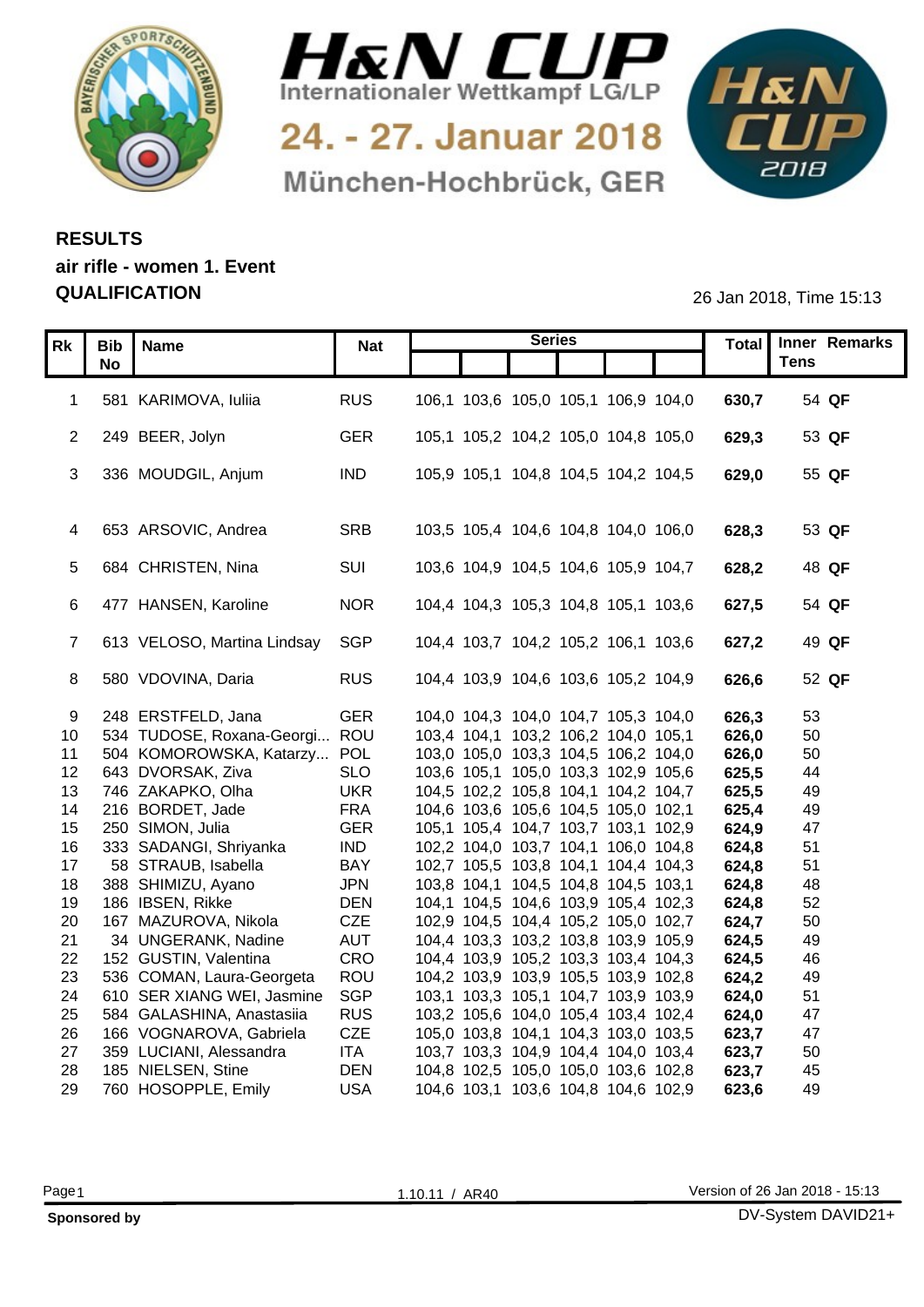



24. - 27. Januar 2018 München-Hochbrück, GER



## **RESULTS air rifle - women 1. Event QUALIFICATION** 26 Jan 2018, Time 15:13

| <b>Rk</b> I | <b>Bib</b><br>I Name           | <b>Nat</b> | <b>Series</b>                       |  |       | Total Inner Remarks |  |
|-------------|--------------------------------|------------|-------------------------------------|--|-------|---------------------|--|
|             | No                             |            |                                     |  |       | <b>Tens</b>         |  |
|             |                                |            |                                     |  |       |                     |  |
| 30          | 603 TAN QIAN XIU, Adele        | SGP        | 106,0 103,5 104,1 103,9 103,9 102,2 |  | 623,6 | 48                  |  |
| 31          | 725 JOHANSSON, Lotten          | SWE        | 101,5 105,1 104,8 102,9 105,5 103,7 |  | 623,5 | 50                  |  |
|             | 32 759 WEISZ, Alison           | <b>USA</b> | 103,8 102,7 104,8 104,3 103,9 103,9 |  | 623,4 | 50                  |  |
| 33          | 244 MÜLLER, Lisa               | <b>GER</b> | 104,5 104,5 104,1 104,3 102,5 103,5 |  | 623,4 | 47                  |  |
| 34          | 24 PEER, Franziska             | <b>AUT</b> | 103,5 105,0 102,7 102,3 104,5 105,0 |  | 623,0 | 50                  |  |
| 35          | 30 HOFMANN, Olivia             | <b>AUT</b> | 102,7 103,5 104,2 104,4 103,2 105,0 |  | 623,0 | 46                  |  |
| 36          | 360 SENA, Sabrina              | <b>ITA</b> | 104,8 103,7 102,7 105,1 103,3 103,1 |  | 622,7 | -44                 |  |
| 37          | 642 BENCINA, Sonja             | <b>SLO</b> | 103,0 102,8 103,8 103,6 104,2 105,1 |  | 622,5 | 46                  |  |
| 38          | 585 BELOKOPYTOVA, Anna         | <b>RUS</b> | 105,8 102,9 103,5 102,8 104,3 103,0 |  | 622,3 | -49                 |  |
| 39          | 361 ZIVIANI, Martina           | <b>ITA</b> | 104,0 103,3 102,6 103,7 104,5 104,1 |  | 622,2 | 44                  |  |
| 40          | 75 HÖßL, Sabrina               | <b>BAY</b> | 102,7 103,9 103,0 104,3 104,1 104,1 |  | 622,1 | 48                  |  |
| 41          | 31 PRIBITZER, Marlene          | <b>AUT</b> | 101,7 104,9 103,1 104,7 103,9 103,7 |  | 622,0 | 50                  |  |
| 42          | 683 BRÜHLMANN, Andrea          | SUI        | 103,3 104,9 104,9 102,9 103,6 102,4 |  | 622,0 | 44                  |  |
| 43          | 334 GHATKAR, Pooja             | <b>IND</b> | 104,1 103,2 105,2 104,4 102,7 102,3 |  | 621,9 | 46                  |  |
| 44          | 505 KOCHANSKA, Natalia         | <b>POL</b> | 104,6 102,3 104,2 102,7 103,7 104,2 |  | 621,7 | 45                  |  |
| 45          | 169 BRABCOVA, Aneta            | CZE        | 104,8 103,9 104,2 102,9 103,1 102,8 |  | 621,7 | 43                  |  |
| 46          | 747 VOITSEKHIVSKA, Mariia      | <b>UKR</b> | 104,5 103,2 103,3 103,3 103,3 103,9 |  | 621,5 | 45                  |  |
| 47          | 503 MALOTKA-TRZEBIATOW POL     |            | 103,9 104,6 103,2 104,9 104,4 100,4 |  | 621,  | 48                  |  |
| 48          | 612 NEO, Tessa                 | <b>SGP</b> | 103,7 104,2 105,4 102,2 102,8 103,0 |  | 621.3 | 44                  |  |
| 49          | 703 HYBLEROVA, Jana            | <b>SVK</b> | 103,6 103,4 101,7 104,5 103,8 104,0 |  | 621,0 | -42                 |  |
| 50          | 362 ZUBLASING, Petra           | <b>ITA</b> | 103,3 101,5 104,0 105,2 103,3 103,7 |  | 621,0 | 45                  |  |
| 51          | 502 STANKIEWICZ, Aneta         | <b>POL</b> | 102,1 103,7 103,2 103,6 103,2 105,0 |  | 620,8 | 46                  |  |
| 52          | 97 MARTYNOVA, Maria            | <b>BLR</b> | 104,3 102,6 101,7 103,5 104,3 104,3 |  | 620,7 | 46                  |  |
| 53          | 230 MCINTOSH, Jennifer         | <b>GBR</b> | 103,7 104,2 104,7 103,2 102,1 102,8 |  | 620,7 | $\overline{4}$      |  |
| 54          | 704 DEMJEN PESKOVA, Dani SVK   |            | 102,8 103,6 103,5 102,9 103,6 104,0 |  | 620,  | 4۶                  |  |
| 55          | 429 CESYNAITE, Jurate          | LTU        | 102,9 102,5 103,7 103,3 103,4 104,5 |  | 620,3 | 42                  |  |
| 56          | 466 SMEETS, Manon              | <b>NED</b> | 103,4 104,3 102,2 103,4 103,5 103,5 |  | 620,  | 45                  |  |
| 57          | 754 SUKHORUKOVA, Viktoriya UKR |            | 103,4 103,4 102,9 102,6 103,7 104,1 |  | 620,  | 48                  |  |
| 58          | 168 BRAZDOVA, Lucie            | <b>CZE</b> | 104,9 103,6 102,1 104,5 103,6 101,4 |  | 620,7 | 44                  |  |
| 59          | 288 TOMA, Dorina               | <b>HUN</b> | 101,8 104,3 103,9 103,3 103,7 102,9 |  | 619,9 | 42                  |  |
| 60          | 467 SMEETS, Pea                | <b>NED</b> | 104,1 102,6 104,4 102,7 104,5 101,5 |  | 619,8 | 45                  |  |
| 61          | 200 HYRKÄS, Emmi               | <b>FIN</b> | 103,8 103,2 104,2 102,9 102,0 103,6 |  | 619,7 | 45                  |  |
|             | 62 753 ILINA, Anna             | <b>UKR</b> | 103,0 104,1 103,4 103,2 103,5 102,4 |  | 619,6 | 47                  |  |
| 63          | 652 VUKASINOVIC, Sanja         | <b>SRB</b> | 101,6 103,6 102,9 103,6 103,7 104,0 |  | 619,4 | 43                  |  |
| 64          | 231 MCINTOSH, Seonaid          | <b>GBR</b> | 101,6 103,8 102,8 103,3 104,4 103,3 |  | 619,2 | 4(                  |  |
| 65          | 535 MOLNAR, Eliza-Alexandra    | ROU        | 103,5 104,5 102,4 102,7 102,5 103,5 |  | 619,1 | 42                  |  |
|             | 66 623 KUHARIC, Urska          | <b>SLO</b> | 102,2 102,5 105,1 101,2 103,6 104,2 |  | 618.8 | 44                  |  |
|             | 67 465 MULDER, Mandy           | <b>NED</b> | 103,6 102,6 104,8 103,1 100,9 103,5 |  | 618,5 | 42                  |  |
|             |                                |            |                                     |  |       |                     |  |